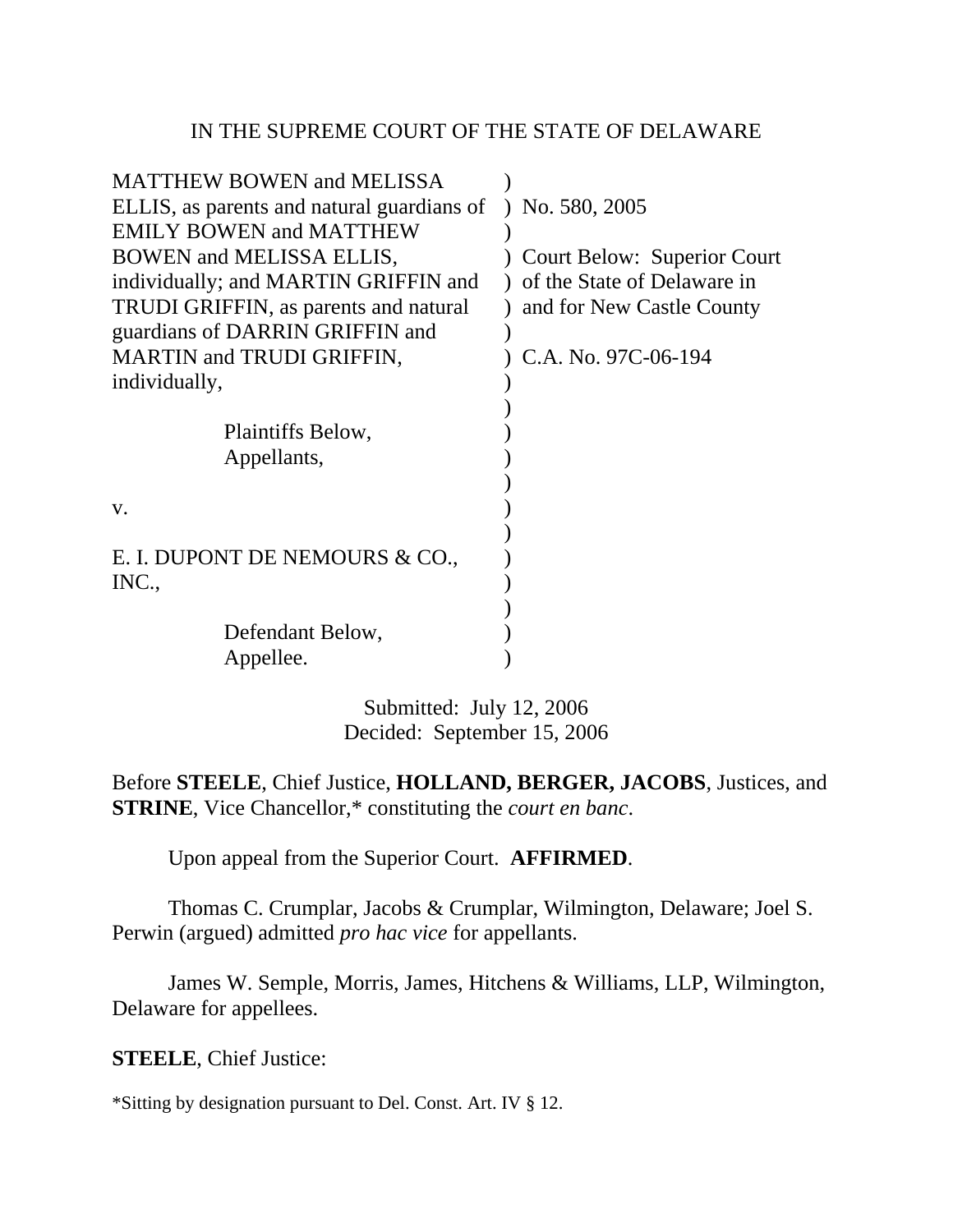The plaintiffs-appellants, Bowen, *et al.*,<sup>1</sup> appeal from the Superior Court's Order excluding two of the plaintiffs' experts' opinions and the resulting grant of summary judgment in favor of the defendant-appellee, E. I. Du Pont de Nemours and Company, Inc. The appellants claim that the trial judge abused his discretion by excluding their proffered experts' opinions because: (1) the experts were sufficiently qualified through their personal study and experience to offer opinions in certain areas in which they lacked formal training; and (2) the experts' methodologies underlying their opinions were verifiable and therefore reliable. We conclude that the trial judge did not abuse his discretion when he excluded the plaintiffs' proffered expert opinions. Accordingly, we affirm the Superior Court's Order excluding the proffered expert testimony and granting summary judgment to the defendants.

## *FACT AND PROCEDURAL BACKGROUND*

This appeal concerns two of eight personal injury actions that parents from England, Scotland, Wales, and New Zealand filed in 1997 on behalf of their minor

 $\overline{a}$ 

<sup>1</sup> Matthew Bowen and Melissa Ellis, as parents and natural guardians of Emily Bowen and Matthew Bowen and Melissa Ellis individually; and Martin Griffin and Trudi Griffin, as parents and natural guardians of Darren Griffin and Martin and Trudi Griffin, individually.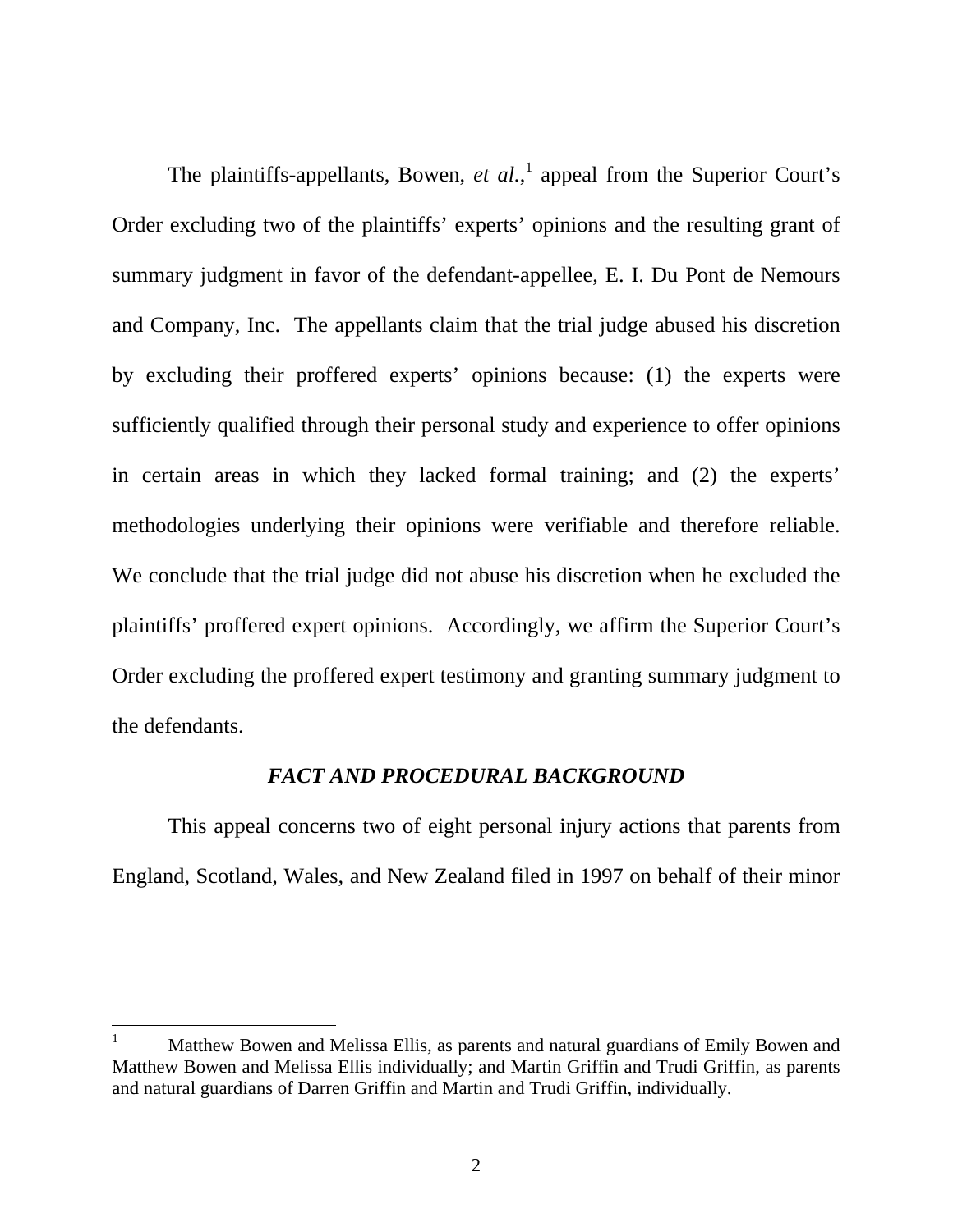children. $2$  The families allege that their exposure to Benlate, a chemical agricultural product that DuPont manufactured, caused the children to be born with birth defects.

On August 18, 1997, DuPont moved to dismiss the all of the complaints on grounds of *forum non conveniens*. The trial judge granted DuPont's motion on August 28, 1998. We reversed that judgment, on June 14, 1999, and remanded so the litigation could continue in Delaware. $3$  On July 24, 2001, DuPont filed a motion to dismiss all the actions as time barred. The trial judge dismissed six of the eight actions on April 25, 2002. The families appealed and we again reversed the trial judge's dismissal. $4$ 

On May 20, 2003, the plaintiffs moved to consolidate the cases for further proceedings. The trial judge, on April 27, 2004, consolidated the cases for pretrial purposes, but refused to try all eight cases together.<sup>5</sup> He ordered the cases to be

 $\frac{1}{2}$  The Bowen, Griffin, and Memon families are from England and Wales. The Brown, Copeland and Johnstone families are from Scotland. The Ison and Hanham families are from New Zealand.

<sup>3</sup> *See Ison, et al. v. E.I. DuPont De Nemours & Co.*, 729 A.2d 832 (Del. 1999) (holding that the existence of a more convenient forum alone was an insufficient ground for dismissal without a showing of overwhelming hardship to defendant).

<sup>4</sup> *See Brown, et al. v. E.I. DuPont de Nemours & Co.*, 820 A.2d 362 (Del. 2003) (holding that the statute of limitations did not begin to run until the technology and/or knowledge was available to allow the plaintiffs to discover that their injuries, obvious from birth, were caused by the negligence of another).

<sup>5</sup> *Ison v. E.I. DuPont De Nemours & Co*., 2004 Del. Super. LEXIS 129 (Del. Super. Ct. 2004)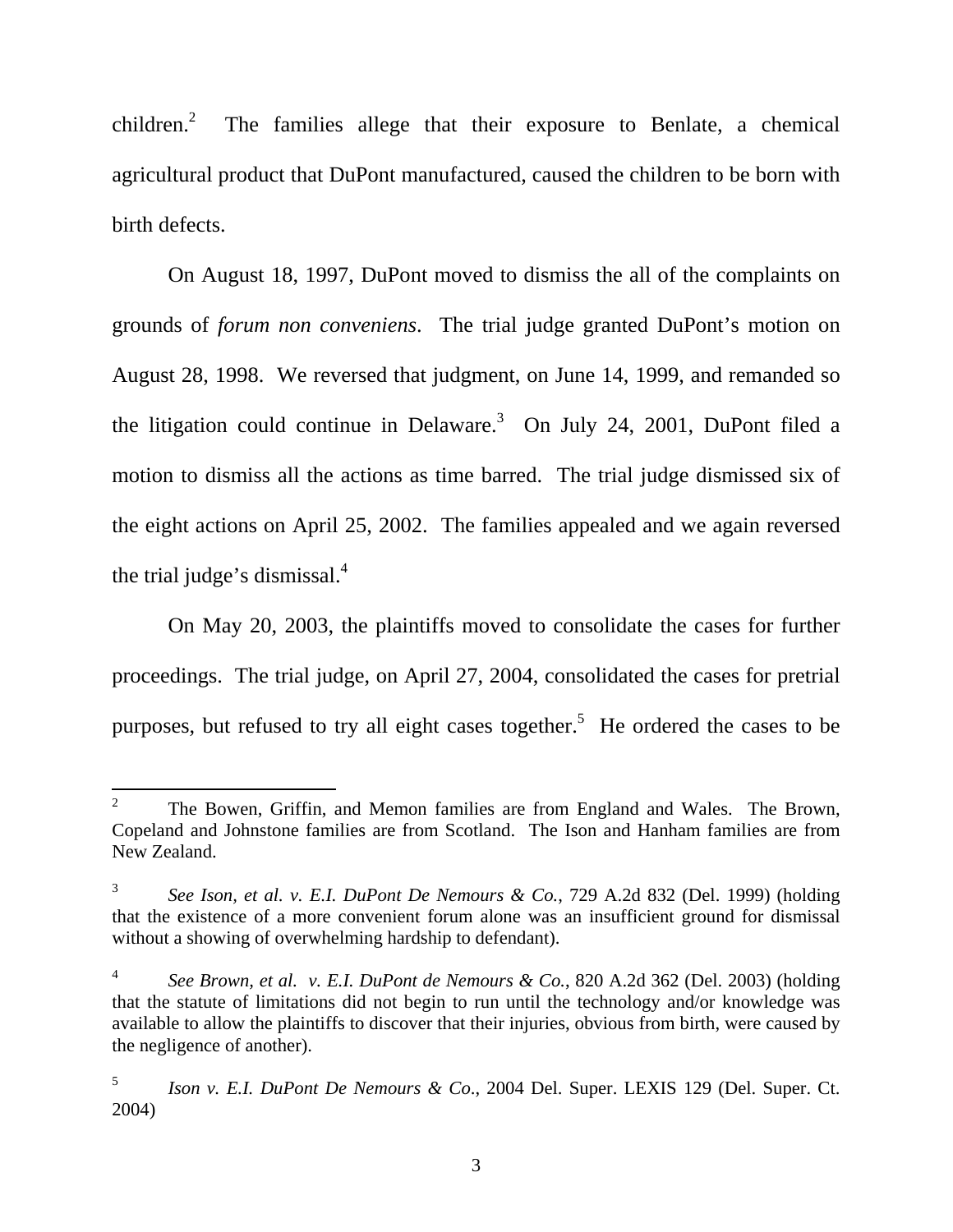grouped in four pairs, with each pair to be tried separately. The trial judge scheduled the claims made by and on behalf of Emily Bowen and Darren Griffin to be tried first. Those claims are the subject of this appeal.<sup>6</sup>

Between 1970 and 1995, DuPont produced and sold the fungicide, Benlate. The product's active ingredient, benomyl, was designed to prevent and cure fungal infections in plants and crops. Although Benlate was only available for commercial use in the United States, the fungicide was approved and sold for residential use in the appellants' home country, the United Kingdom.

During the early stages of their pregnancies, Melissa Ellis and Trudi Griffin were exposed to Benlate. In 1993, Ellis came in contact with Benlate through her and her husband's repeated use of the product in their indoor vegetable garden in Cardiff, Wales. Ellis' neck, arms, hands, legs, and feet were wetted both from the mist of a sprayer used to apply a Benlate dilution and from contact with the saturated vegetation. Griffin claims only one exposure to Benlate: she was covered by a Benlate mist when her father-in-law sprayed an apple tree and some vegetation in his garden in Norfolk, England.

 $\overline{a}$ 

4

<sup>6</sup> Their trial was initially scheduled to begin on October 12, 2004 and conclude on or before December 3, 2004. The scheduling of the other three trials remains pending until the resolution of the Bowen/Griffin matters. *See generally Bowen v. E. I. du Pont de Nemours & Co.*, 2005 Del. Super. LEXIS 239, \*5-\*7 (Del. Super. Ct. 2005) (recounting the procedural history in more detail).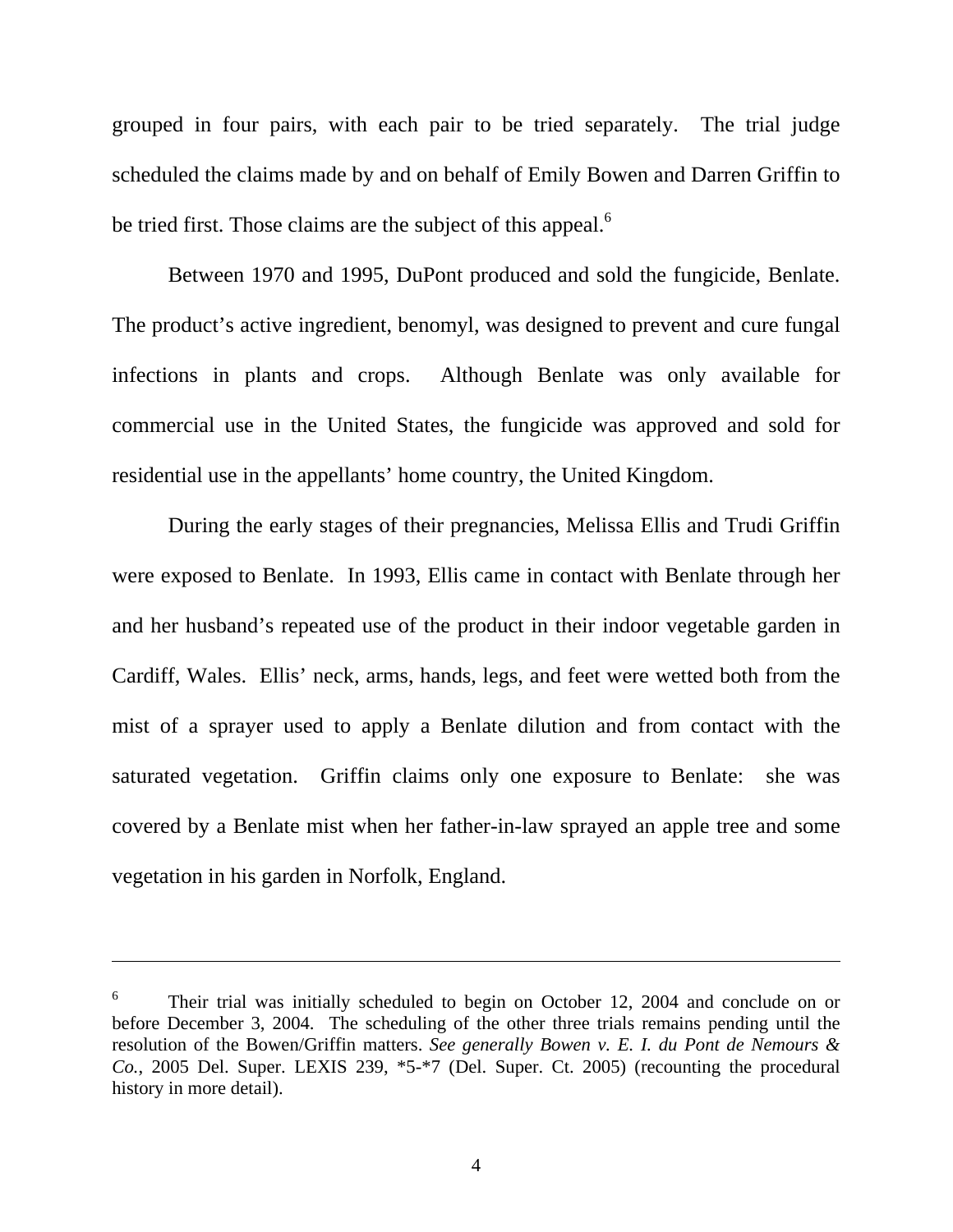The appellants allege that their exposures to Benlate led to Emily's and Darren's birth defects. Emily was born August 9, 1994 with several physical deformities and neurological defects. Emily has microphthalmia<sup>7</sup> and coloboma<sup>8</sup> bilaterally, and is visually disabled. Emily also suffers from heart, ear, and psychomotor developmental defects. Darren was born on November 23, 1995 with microphthalmia, cataract, and blindness of the right eye. DuPont's pediatric ophthalmologist diagnosed Darren's condition as Persistent Primary Hyperplastic Vitreous (PPHV).

Although Emily's consulting geneticist, Dr. Michael A. Patton, initially disagreed, DuPont maintained from the start of this litigation that Emily's injuries and condition constituted CHARGE, $9$  a syndrome that is generally believed to be genetic, as opposed to environmental, in origin. $^{10}$  Dr. Patton concluded in 2002, and maintained in 2003, that Emily did not meet the diagnostic criteria for

 $\overline{a}$ 

<sup>7</sup> Microphthalmia or microphthamos is defined as "a birth defect with abnormal smallness of one or both eyes." *The Mosby Medical Encyclopedia*, at 505 (revised ed. 1992).

<sup>8</sup> Coloboma is defined as "a birth defect in which a cleft extends along the edge of the eyeball. This affects the iris, ciliary body, or the blood vessel layer (choroid)." *Id*. at 192.

<sup>9</sup> CHARGE is an acronym for a syndrome consisting of **C**oloboma of the eye, **H**eart defects, **A**tresia of the choanae, **R**etardation or neural abnormalities, and **E**ar abnormalities. *Bowen*, 2005 Del. Super. LEXIS 239 at \*13, n9.

<sup>10</sup> *Bowen,* 2005 Del. Super. LEXIS 239 at \*12-\*13.

<sup>5</sup>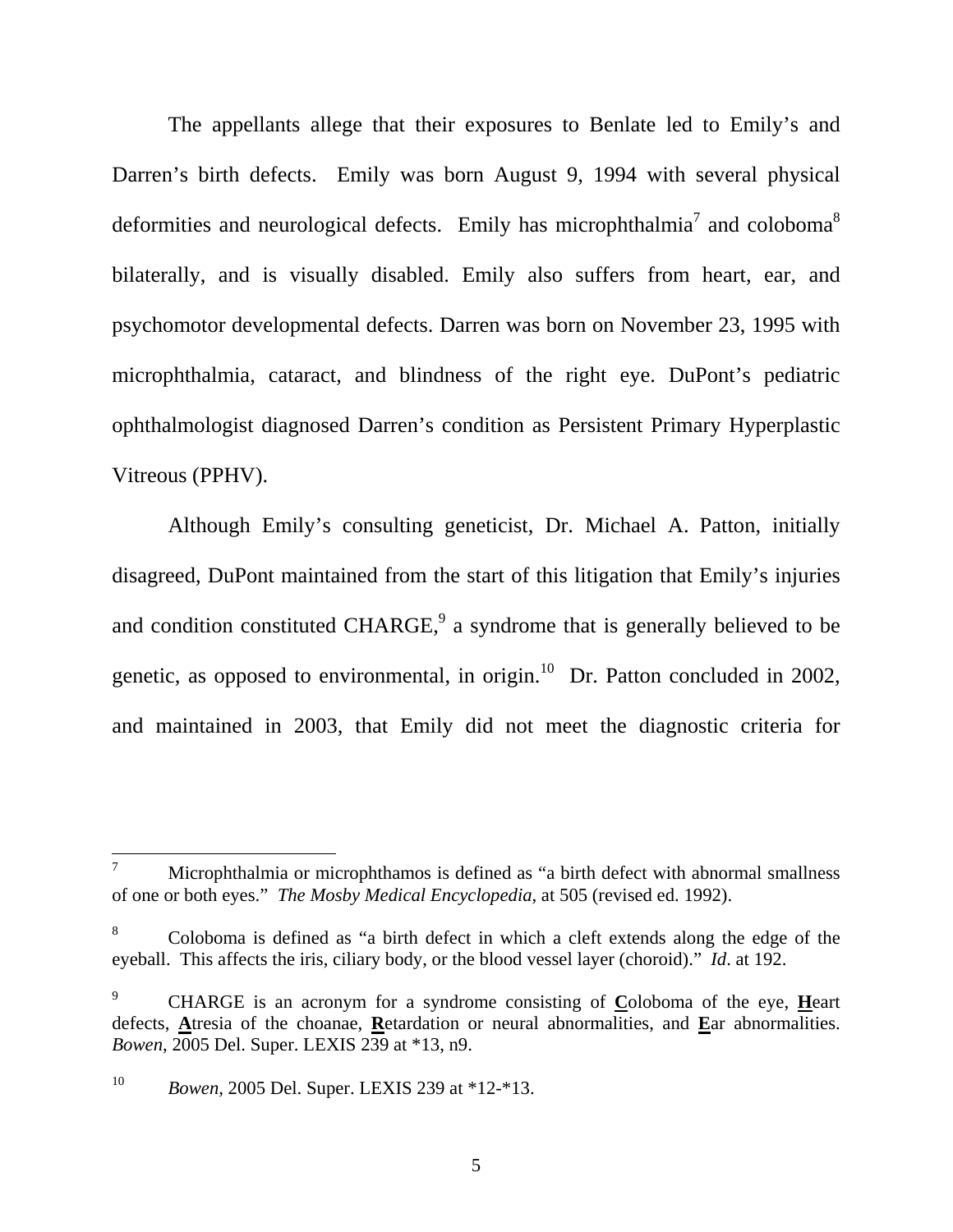CHARGE, but acknowledged that his opinion could change depending on her physical development and any developments in the science related to CHARGE.<sup>11</sup>

 In 2004, researchers published a study identifying a possible genetic cause of CHARGE.12 Those researchers believed that various deletions within the genetic code for the CHD7 $^{13}$  protein inhibit gene expression, which in turn leads to the birth defects constituting CHARGE. After testing ordered by the Superior Court, $14$  two separate genetic laboratories confirmed that Emily has a CHD7 mutation.<sup>15</sup>

 Given the results of the genetic testing and changes in the diagnostic criteria for CHARGE, Dr. Patton now believes that Emily has CHARGE. He also believes that Emily's CHD7 mutation was a substantial cause of her birth defects and her current condition. Dr. Patton acknowledges, however, that he is not qualified to

 $11$ 11 *Id. at* \*14.

<sup>&</sup>lt;sup>12</sup> The study (hereinafter "the Vissers study") was first presented in the medical journal "Nature Genetics." Vissers, L., Brunner, H., et. al., *Mutations in a New Member of the Chromodomain Gene Family Cause CHARGE Syndrome,* Nature Genetics 36(9): 955, 2004.

<sup>13</sup> CHD7 refers to a chromodomain helicase DNA-binding protein, which is involved in unzipping a cell's DNA allowing for gene expression and DNA replication.

<sup>&</sup>lt;sup>14</sup> On July 12, 2004 DuPont moved for the Superior Court to order the genetic testing. The trial judge granted the motion on October 15, 2004, and allowed further discovery and supplementation of the expert reports. Trial was rescheduled for May 9, 2005. *See Bowen*, 2005 Del. Super. LEXIS 239 at \*18-\*19.

<sup>&</sup>lt;sup>15</sup> *See Id.* Darren Griffin's genetic test results were negative for CHD7.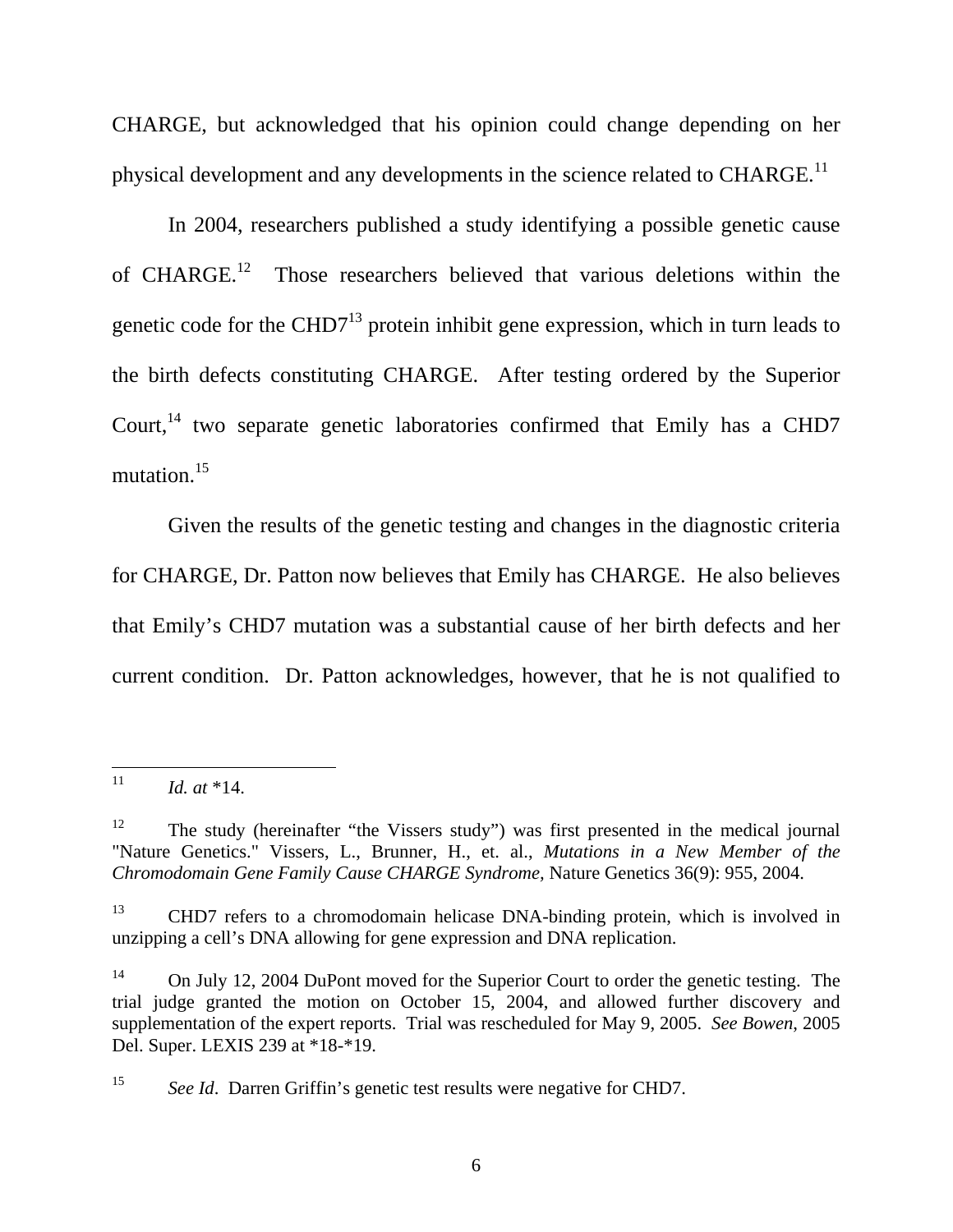rule out any environmental factors, such as Benlate, as a possible cause of Emily's condition.16

 Dr. Charles V. Howard, in contrast, maintains that his expertise in teratology<sup>17</sup> and toxicology<sup>18</sup> qualifies him to opine that Benlate is a cause of Emily's condition. Dr. Howard is a medical doctor and lecturer at the University of Liverpool in Liverpool, England, where he received his medical training from 1965 to 1970. He teaches courses in anatomy, microscopy and morphology. Dr. Howard belongs to several professional organizations, including the British Society of Toxicological Pathologists and the Society for Developmental Pathology.<sup>19</sup>

 When he formulated his original opinion that Benlate caused Emily's birth defects, Dr. Howard relied partially on Dr. Patton's preliminary conclusion that Emily did not have CHARGE. Dr. Howard also relied upon his education, training, research regarding Benlate, and the finding of Dr. MacIntosh with regard to the amount of Benlate that was dermally absorbed by Ellis. Despite earlier

 $16\overline{)}$ 16 *See Id. at* \*20-21.

<sup>&</sup>lt;sup>17</sup> Teratology is defined as "the study of the causes and effects of inborn malformations and developmental abnormalities." *The Mosby Medical Encyclopedia*, at 754.

<sup>18</sup> Toxicology is defined as "the scientific study of poisons, their detection, their effects, and methods of treatment for conditions they produce." *Id*. at 779.

<sup>19</sup> *Bowen,* 2005 Del. Super. LEXIS 239 at \*15.

<sup>7</sup>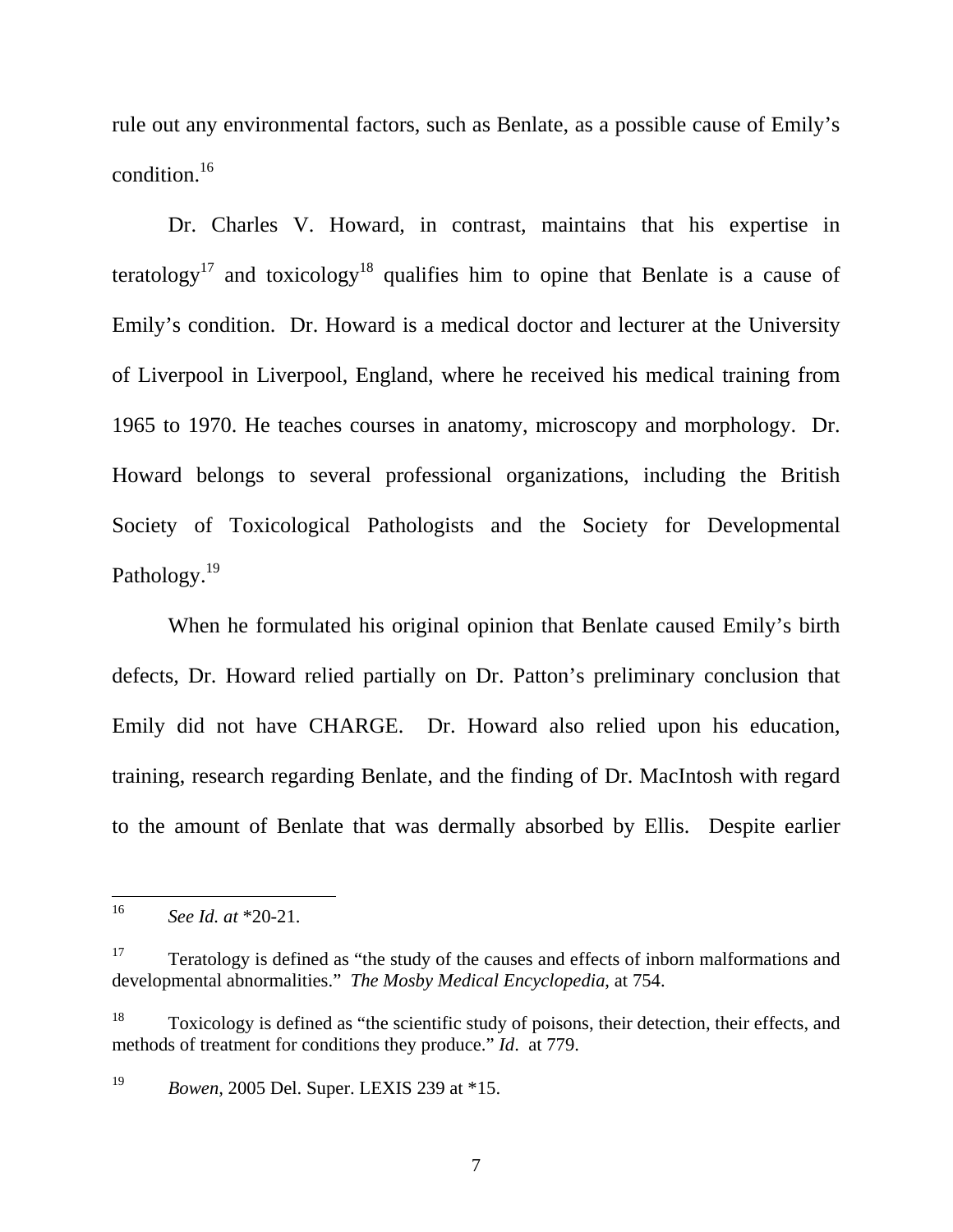acknowledging that he might need to alter his opinion if Dr. Patton's genetic assessment of Emily changed, Dr. Howard currently adheres to his opinion that Benlate is "a" cause of Emily's condition. Dr. Howard similarly concluded that Benlate caused Darren's birth defects.<sup>20</sup>

The appellants chose Dr. David L. MacIntosh to provide an opinion that calculates the pregnant mothers' dermal exposure to Benlate as well as the amount of Benlate that would have been absorbed into the mothers' bloodstreams. Dr. MacIntosh professed to be a dermal exposure expert, but concedes that he has only a working knowledge about dermal absorption. Dr. MacIntosh received both his undergraduate degree in Decisional Science, in 1988, and his master's degree in Environmental Science, in 1991, from Indiana University. He received his doctorate in Environmental Health in 1995, from the Harvard School of Public Health. Between 1996 and 2002, Dr. MacIntosh taught graduate and undergraduate courses in environmental chemical air quality and hazardous waste management at the University of Georgia; and in 2002, he became a senior associate with Environmental Health and Engineering, Inc., in Newton, Massachusetts.<sup>21</sup>

<sup>20</sup> 20 *See Bowen,* 2005 Del. Super. LEXIS 239 at \*16-17.

<sup>21</sup> *Bowen,* 2005 Del. Super. LEXIS 239 at\*10-\*11.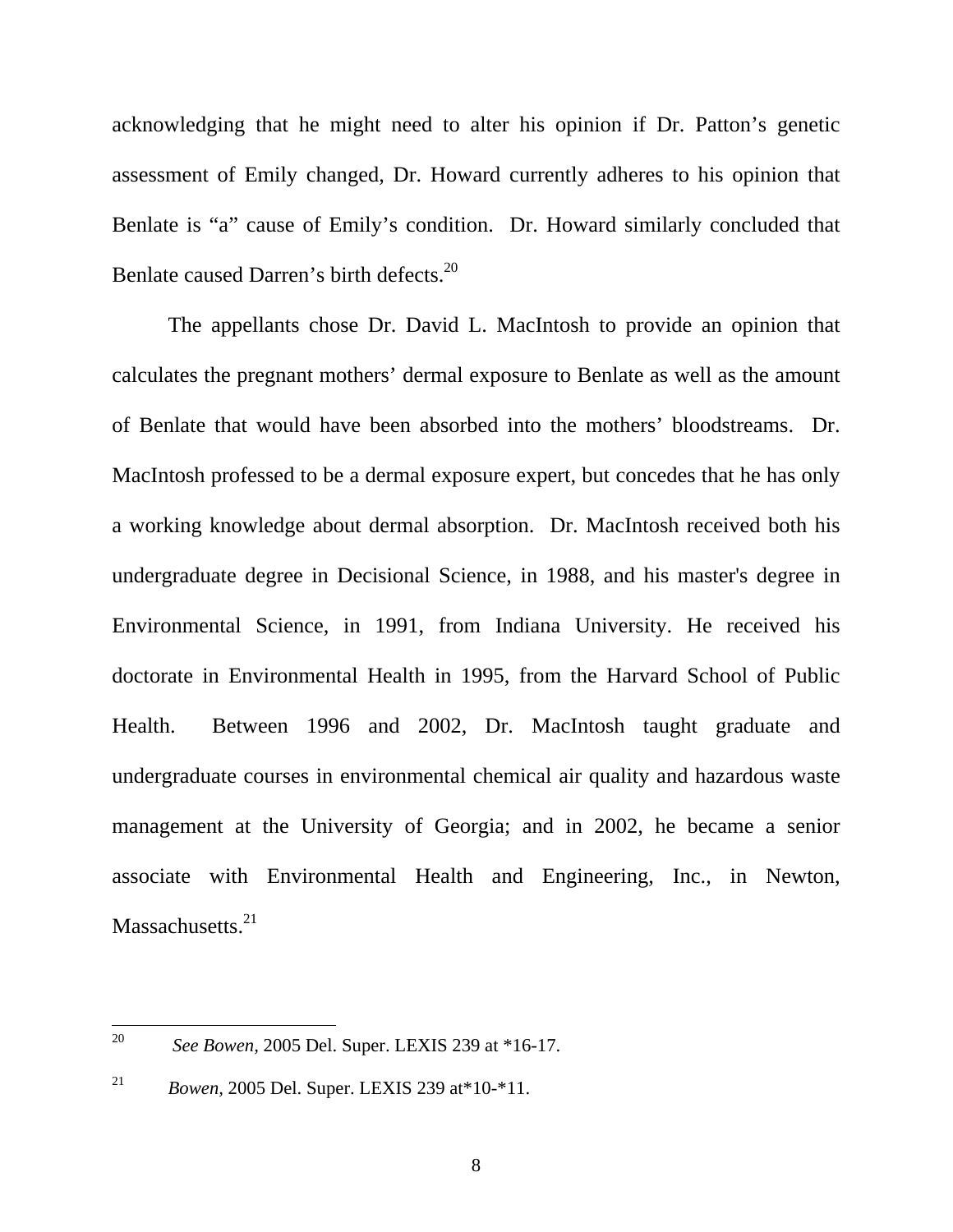Dr. MacIntosh has acted as a consultant with the EPA and the World Health Organization. He has presented papers and speeches on topics relating to human exposure to environmental contaminants, and has regularly published articles in peer reviewed scientific journals discussing human exposure to pesticides in residential settings. His research has included human exposure to chemical hazards in community and occupational settings.<sup>22</sup>

Relying solely upon a model formula provided by the EPA in its publication entitled "Dermal Exposure Assessment Principles and Applications,"23 Dr. MacIntosh calculated the amount of Benlate that would have been absorbed through the skin of the pregnant mothers. He based his inputs for the EPA's formula upon the mothers' testimony regarding their exposures to Benlate and on several assumptions he derived therefrom.<sup>24</sup> In choosing the EPA model and in formulating his opinion in general, Dr. MacIntosh did not consider any existing studies concerning the dermal absorption of Benlate, including a study commissioned by the appellants in 2000. The record is not clear why the appellants chose to provide Dr. MacIntosh with these studies well after he had

<sup>22</sup> 22 *Id. at \**11.

<sup>23</sup> *Dermal Exposure Assessment: Principles and Applications,* Exposure Assessment Group, Office of Health and Envtl. Assessment, U.S. Envtl. Protection Agency, Interim Report, EPA/600/8-91/011B, January 1992, *referring to,* Potts RO, Guy RH. *Predicting Skin Permeability,* Pharm. Res., 9(5):663-669, 1992, *available at* http://www.epa.gov/ncea/pdfs/derexp.pdf (cited in *Bowen*, 2005 Del. Super LEXIS 239 at \*19, n8.)

<sup>24</sup> *See Bowen,* 2005 Del. Super. LEXIS 239 at\*12.

<sup>9</sup>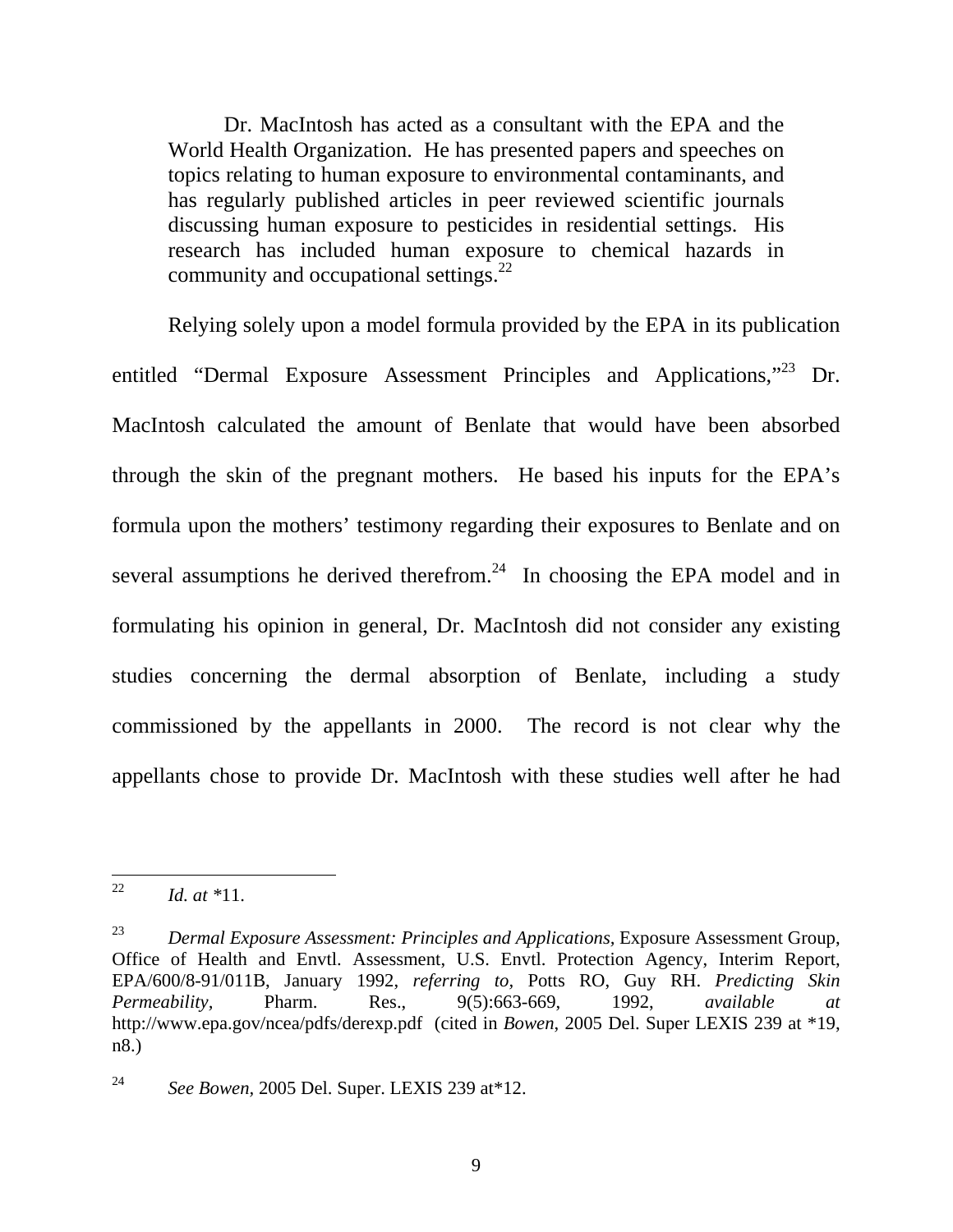already formulated his opinion, and even then, only the week before he was deposed.

 On April 11, 2005, DuPont filed several supplemental motions based upon the recent genetic test results and the expert opinions filed in response by the plaintiffs' expert witnesses. Relying upon D.R.E. 702, *Daubert v. Merrell Dow Pharmaceuticals, Inc.,*<sup>25</sup> and its Delaware progeny,<sup>26</sup> Dupont moved to exclude parts of Dr. Patton's testimony. On similar grounds, DuPont also renewed a March 23, 2003 motion to exclude the testimony of Drs. Howard, Randall L. Tackett,<sup>27</sup> MacIntosh, Mitchell W. Sauerhoff, $28$  and Robert F. Smith $29$ . The trial judge granted DuPont's motions concerning Drs. Patton, MacIntosh, and Howard.<sup>30</sup>

 The trial judge limited Dr. Patton's testimony on the grounds of relevance and competency because of Dr. Patton's admitted lack of expertise in teratology

30 *Bowen*, 2005 Del. Super. LEXIS 239 at \* 23.

<sup>25</sup> 509 U.S. 579 (1993).

<sup>26</sup> *See e.g., Nelson v. State*, 628 A.2d 69 (Del. 1993); *M.G. Bancorporation v. LeBeau*, 737 A.2d 513 (Del. 1999).

 $27$  Dr. Tackett, as an expert in pharmacology, was to provide testimony regarding the properties of Benlate as a human teratogen and its effects on fetal development at differing levels of exposure.

 $28$  Dr. Sauerhoff, having been retained as an expert in over three hundred cases relating to the causal effect of substances, along with evaluating the methodology of opposing experts, was to testify that Drs. Howard, Tackett and MacIntosh followed standard methodologies accepted in their respective disciplines in rendering their opinions.

 $29$  The trial judge explained that, for reasons about which he was unaware, the plaintiffs withdrew Dr. Smith as an expert witness. *Bowen,* 2005 Del. Super. LEXIS 239 at \*17, n17.

<sup>10</sup>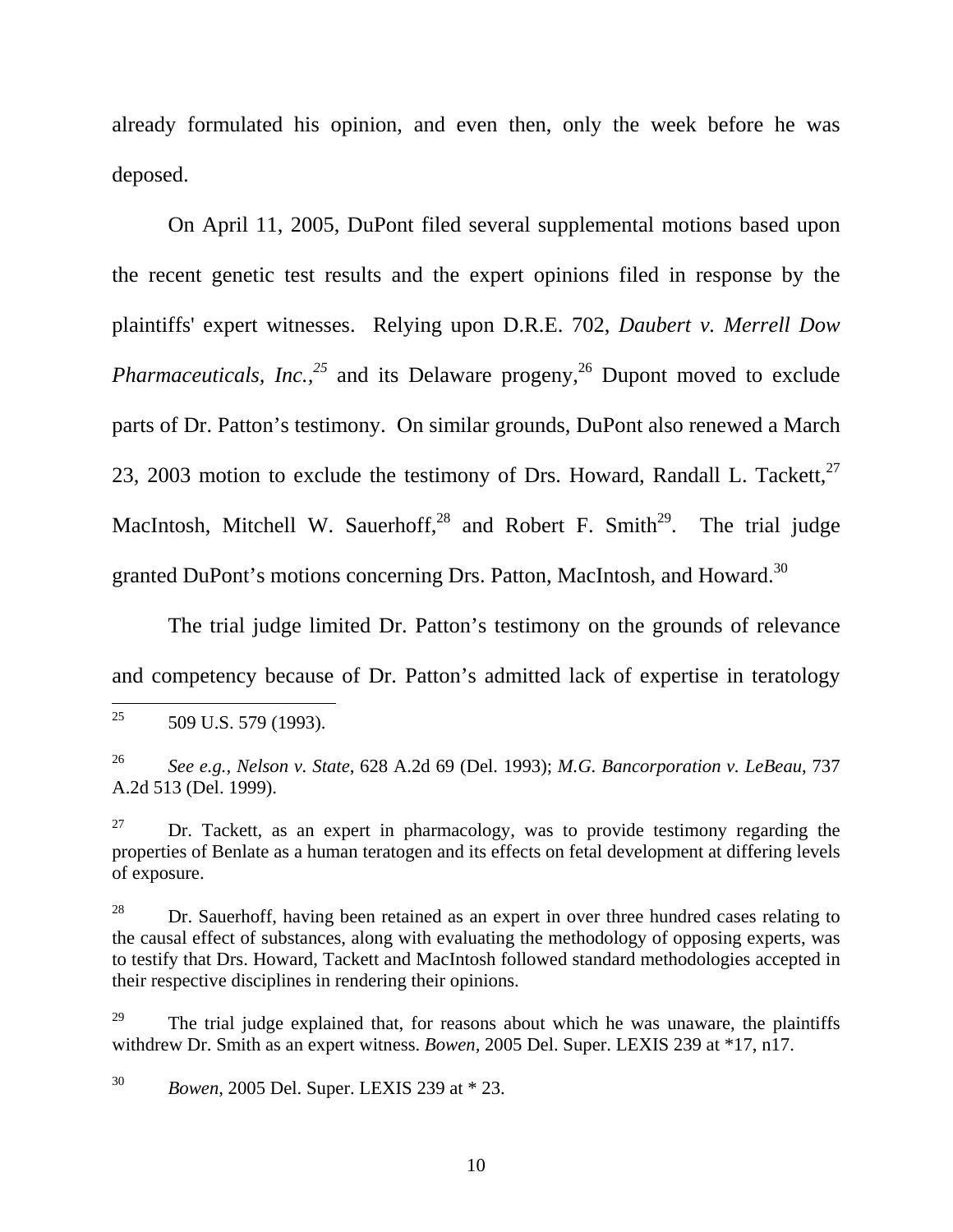and toxicology.<sup>31</sup> He excluded Dr. MacIntosh's opinion regarding dermal absorption (1) because Dr. MacIntosh was not a qualified dermal absorption expert and (2) because the methodology Dr. MacIntosh used to reach his conclusions was not reliable.<sup>32</sup> Because Dr. Howard relied upon Dr. MacIntosh's testimony to establish that Benlate was dermally absorbed and transferred to the fetuses, the trial judge excluded Dr. Howard's testimony concerning the teratogenic effects of Benlate on Emily Bowen and Darren Griffin.<sup>33</sup> The trial judge also excluded Dr. Howard's testimony regarding a possible interaction between Benlate and Emily Bowen's CHD7 mutation on the grounds that that opinion concerned genetics, and Dr. Howard was not a qualified geneticist.  $34$ 

 Because the plaintiffs necessarily relied on the testimony of Drs. Patton, MacIntosh, and Howard to establish that Benlate is a human teratogen and a specific cause of the plaintiffs' injuries, the trial judge granted DuPont's motion for summary judgment. The appellants now ask this Court to reverse the evidentiary rulings and the resulting grant of summary judgment. After briefing and oral

<sup>31</sup> *Id.* at \*23-24.

<sup>32</sup> *Id.* at \*24.

<sup>33</sup> *Id.* at \*24-\*25.

 $^{34}$  *Id.* at \*24.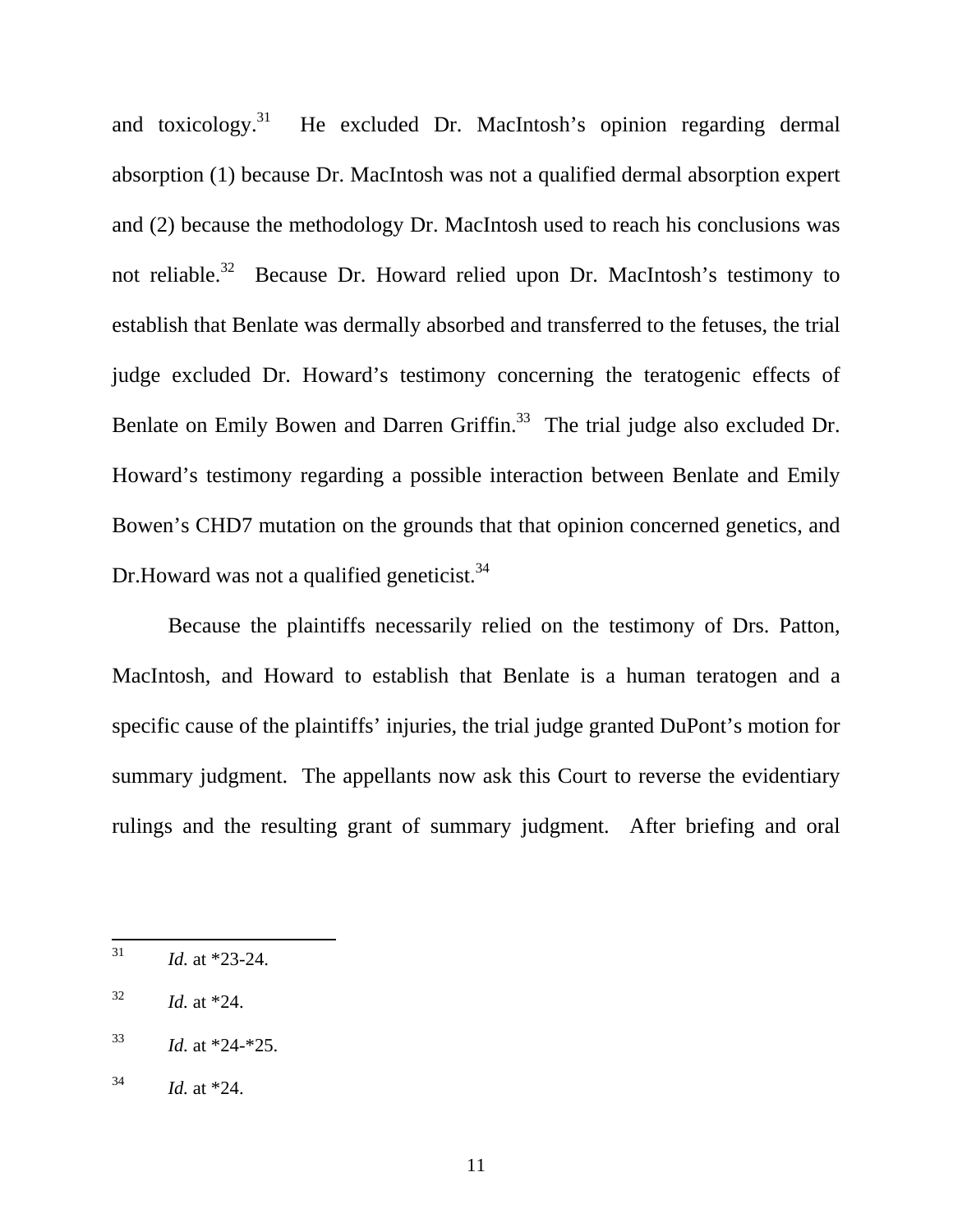argument before a panel on May 24, 2006, we requested supplemental memoranda<sup>35</sup> and held *en Banc* oral arguments on July 12, 2006. We now affirm.

## *DISCUSSION*

 The appellants argue that the trial judge abused his discretion by excluding the testimony of Drs. Howard and MacIntosh, and consequentially entering summary judgment in DuPont's favor on the assumption that the appellants could not go forward without that testimony. Appellants contend that the trial judge focused too narrowly upon the experts' formal specialties and training, as opposed to their personal study and experience when he analyzed the experts' qualifications. The appellants also claim that their experts' methodologies were reliable and that any alleged flaws in their methods should have been left for the jury to weigh. We conclude that the trial judge did not abuse his discretion by excluding Dr. MacIntosh's testimony. Because Dr. Howard necessarily relied upon Dr. MacIntosh's testimony to establish that Benlate was dermally absorbed and reached the fetuses, we need not address the trial judge's decision to exclude Dr. Howard's specific theories regarding Benlate.

<sup>35</sup> The appellants' supplemental memorandum was required to identify the scientific studies, cited within the record, which they relied upon as the basis for the expert opinions that: (1) Benlate causes birth defects; (2) a CHD7 gene mutation is a cause of CHARGE, but it is not the sole cause of that birth defect; and (3) Benlate, acting in conjunction with the mutated gene, is a concurrent cause of CHARGE. The appellants were also asked to determine on which of the three listed opinions Dr. Howard is qualified to render an opinion. In response, the appellee's supplemental memorandum was required to concede or dispute the scientific reliability of each of the studies listed in the appellants' supplemental memorandum and identify the rationale or basis for any dispute.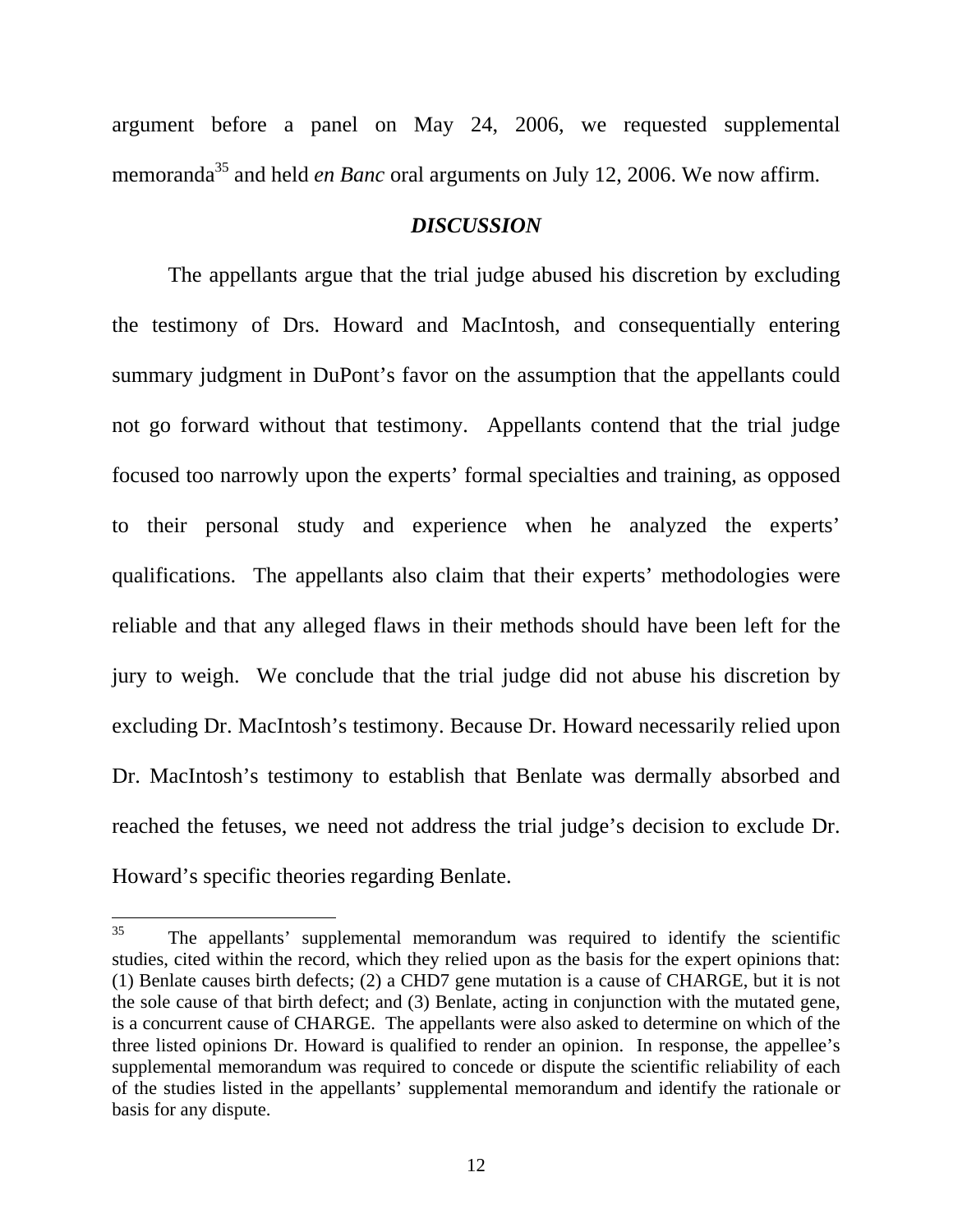Delaware Rule of Evidence 702 governs the admission of expert testimony. That rule provides:

 [i]f scientific, technical or other specialized knowledge will assist the trier of fact to understand the evidence or to determine a fact in issue, a witness qualified as an expert by knowledge, skill, experience, training or education may testify thereto in the form of an opinion or otherwise, if (1) the testimony is based upon sufficient facts or data, (2) the testimony is the product of reliable principles and methods, and (3) the witness has applied the principles and methods reliably to the facts of the case.

D.R.E. 702 is substantially similar to Federal Rule of Evidence 702, which the United States Supreme Court interpreted in *Daubert v. Merrell Dow Pharmaceuticals, Inc.*36 *Daubert* specifically addressed the admissibility of scientific testimony under F.R.E. 702. In *Kumho Tire Co., Ltd. v. Carmichael*, 37 the Court extended the *Daubert* holdings to apply to all expert testimony concerning "scientific, technical or other specialized" matters. Though the United States Supreme Court's interpretations of F.R.E. 702 in *Daubert* and *Kumho* are only binding upon federal courts, this Court has expressly adopted their holdings as correct interpretations of D.R.E. 702.<sup>38</sup>

<sup>36</sup> 36 509 U.S. 579 (1993) ("*Daubert*").

 $37$  526 U.S. 137 (1999).

<sup>38</sup> *M.G. Bancorporation v. Le Beau*, 737 A.2d 513, 521 (Del. 1999).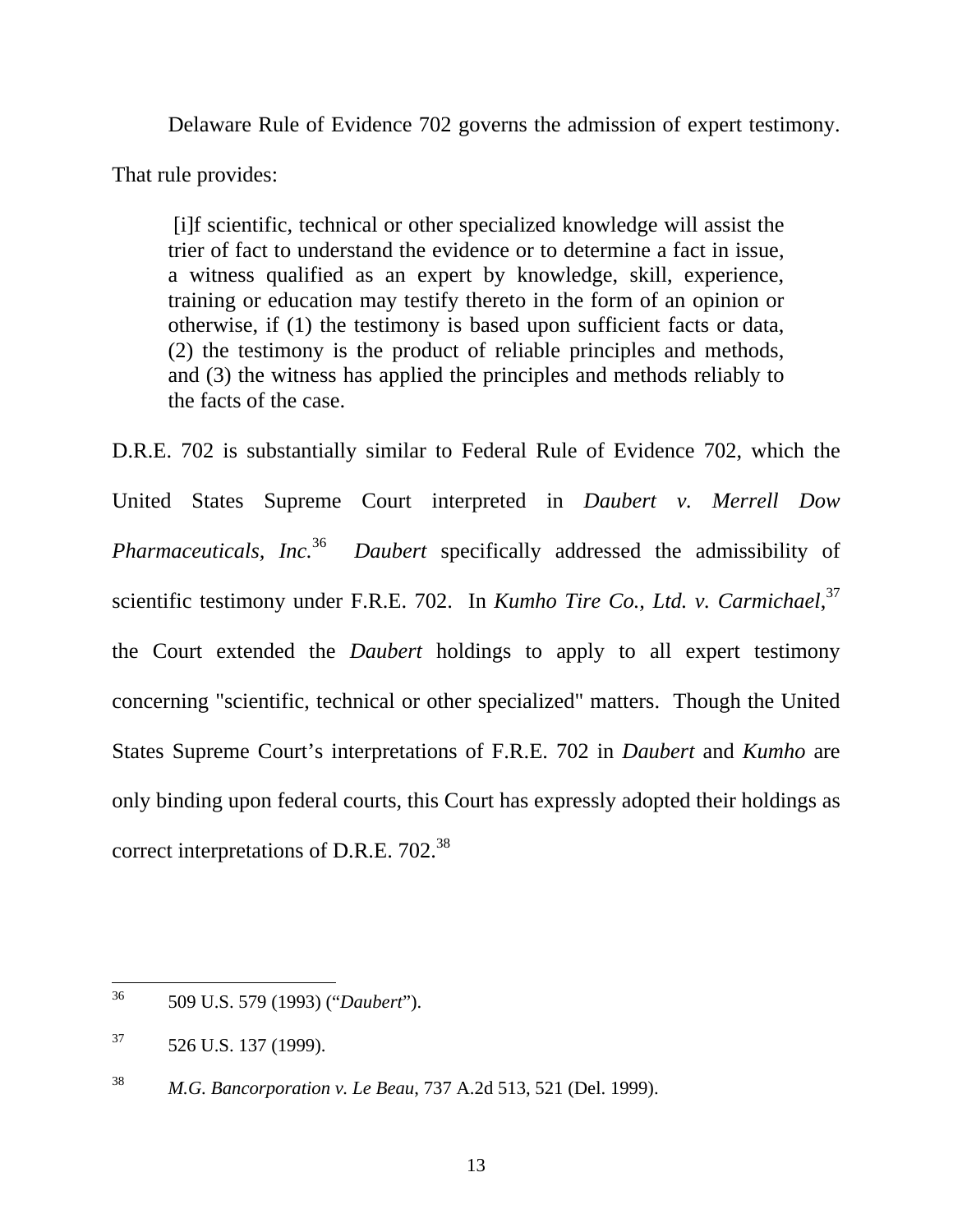Accordingly, D.R.E. 702 "imposes a special obligation upon a trial judge to 'ensure that any and all scientific testimony... is not only relevant, but reliable.'"<sup>39</sup> The trial judge acts as the "gatekeeper" in deciding whether an expert's testimony "has a reliable basis in the knowledge and experience of [the relevant] discipline.<sup>"40</sup> The foci of a *Daubert* analysis are the "principles and methodology" used in formulating an expert's testimony, not on the expert's resultant conclusions.<sup>41</sup> To help determine whether an expert's "principles and methodology" are rooted in science and derived from the scientific method, $42$  the *Daubert* Court identified several factors that may be useful to a trial judge acting as the "gatekeeper:"

(1) whether a theory or technique has been tested;

(2) whether it has been subjected to peer review and publication;

(3) whether a technique had a high known or potential rate of error and whether there are standards controlling its operation; and

(4) whether the theory or technique enjoys general acceptance within a relevant scientific community.43

41 *Daubert*, 509 U.S. at 595.

<sup>39</sup> 39 *Id*. (quoting *Daubert*, 509 U.S. at 589).

<sup>40</sup> *Id*. at 523.

<sup>42</sup> *Id*. at 590.

<sup>43</sup> *Id*. at 590-94.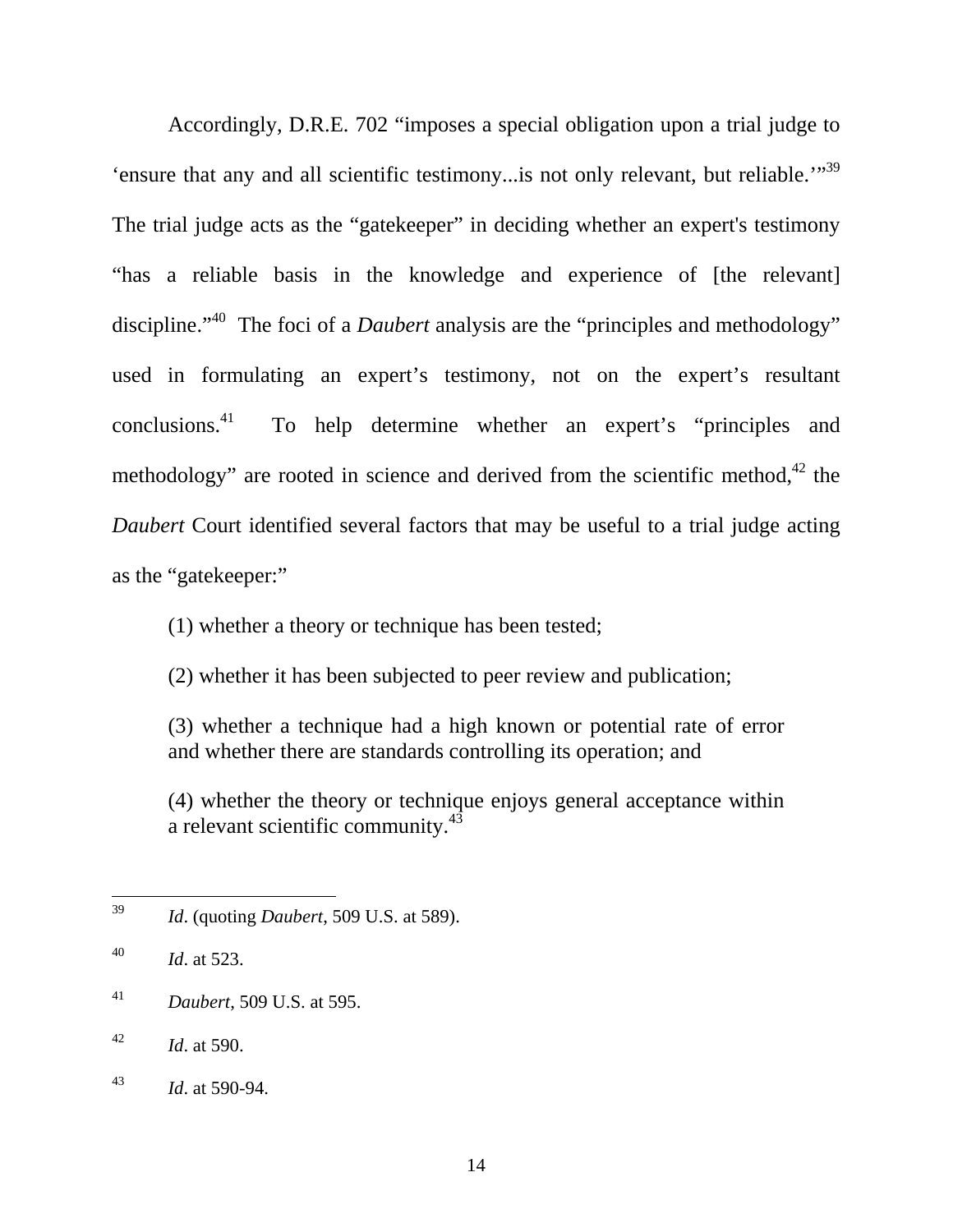These factors identified in *Daubert* are not a "definitive checklist or test."<sup>44</sup> Rather, the "inquiry must be 'tied to the facts' of a particular 'case,"<sup>45</sup> because "the factors identified in *Daubert* may or may not be pertinent in assessing reliability, depending on the nature of the issue, the expert's particular expertise, and the subject of his testimony."<sup>46</sup>

Consistent with *Daubert*, we apply a five-step test to determine the admissibility of scientific or technical expert testimony. The trial judge must determine whether:

(1) the witness is qualified as an expert by knowledge, skill experience, training or education;

(2) the evidence is relevant;

(3) the expert's opinion is based upon information reasonably relied upon by experts in the particular field;

(4) the expert testimony will assist the trier of fact to understand the evidence or to determine a fact in issue; and

(5) the expert testimony will not create unfair prejudice or confuse or mislead the jury. $47$ 

<sup>44</sup> 44 *See Kumho*, 526 U.S. at 150 (quoting *Daubert*, 509 U.S. at 593).

<sup>45</sup> *See Id*. (quoting *Daubert*, 509 U.S. at 591).

<sup>46</sup> *See Id*. (quoting the Solicitor General from the Brief for United States as *Amicus Curiae*).

<sup>47</sup> *Tolson v. State*, 900 A.2d 639, 645 (Del. 2006); *Eskin v. Carden*, 842 A.2d 1222, 1227 (Del. 2004).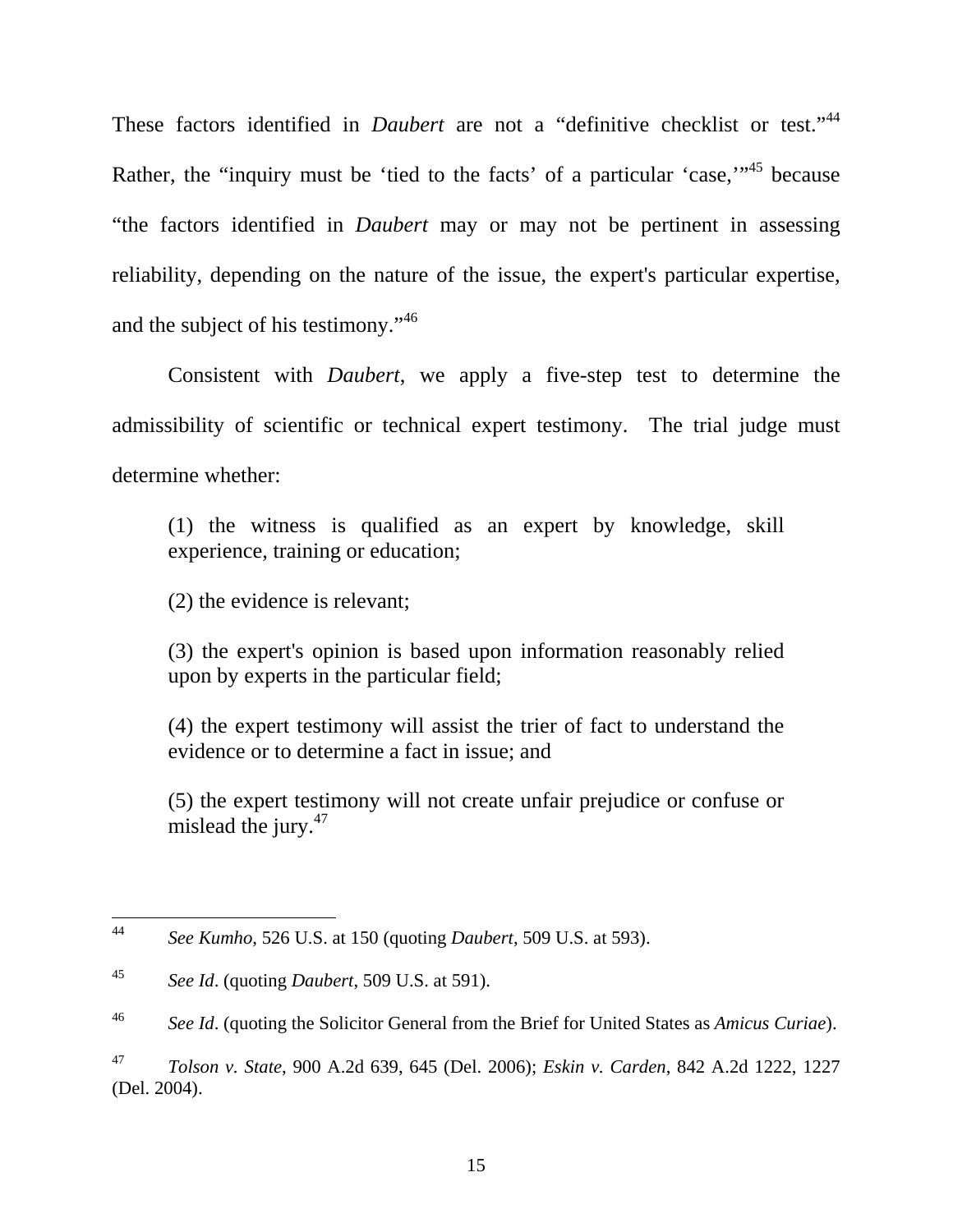The party seeking to introduce the expert testimony bears the burden of establishing its admissibility by a preponderance of the evidence.<sup>48</sup>

We review a trial judge's decision to exclude expert testimony for abuse of discretion.49 "This deferential standard of review is simply a recognition that trial judges perform an important gatekeeping function and, thus, 'must have considerable leeway in deciding in a particular case how to go about determining whether particular expert testimony is reliable. $\cdot$ <sup>50</sup>

Although a motion to exclude expert testimony is frequently case dispositive, a deferential abuse of discretion standard of review is congruent with the trial judge's prescribed role as "gatekeeper."<sup>51</sup>

We find that the trial judge did not abuse his discretion when he decided to exclude Dr. MacIntosh's testimony. A review of the record establishes that the trial judge, as gatekeeper, appropriately excluded Dr. MacIntosh's opinion

<sup>48</sup> 48 *Minner v. Am. Mortgage & Guar. Co*., 791 A.2d 826, 843 (Del. Super. Ct. 2000) (citing *Nat'l Bank of Commerce v. Dow Chem. Co*., 965 F.Supp. 1490, 1497 (D. Ark. 1996), aff'd 133 F.3d 1132 (8th Cir. 1998)); *See also Oddi v. Ford Motor Co.*, 234 F.3d 136, 145 (3d Cir. 2000); *Cook v. Sheriff of Monroe County,* 402 F.3d 1092, 1107 (11th Cir. 2005); *Marmo v. Tyson Fresh Meats*, 2006 U.S. App. LEXIS 19609, \*14 (8th Cir. 2006); *Nelson v. Tennessee Gas Pipeline Co.*, 243 F.3d 244, 251 (6th Cir. 2001); *Daubert v. Merrell Dow Pharms.*, 509 U.S. 579, 592, n10 (U.S. 1993).

<sup>49</sup> *Le Beau*, 737 A.2d at 522 (citing *General Electric Co. v. Joiner,* 522 U.S. 136, 141-42 (1997)).

<sup>50</sup> *Garden v. State*, 815 A.2d 327, 338 (Del. 2003) (quoting *Kumho*, 526 U.S. at 152).

<sup>51</sup> *See, e.g.*, *Lust by & Through Lust v. Merrell Dow Pharms.*, 89 F.3d 594, 597 (9th Cir. 1996); *Rosen v. Ciba-Geigy Corp.,* 78 F.3d 316, 318 (7th Cir. 1996).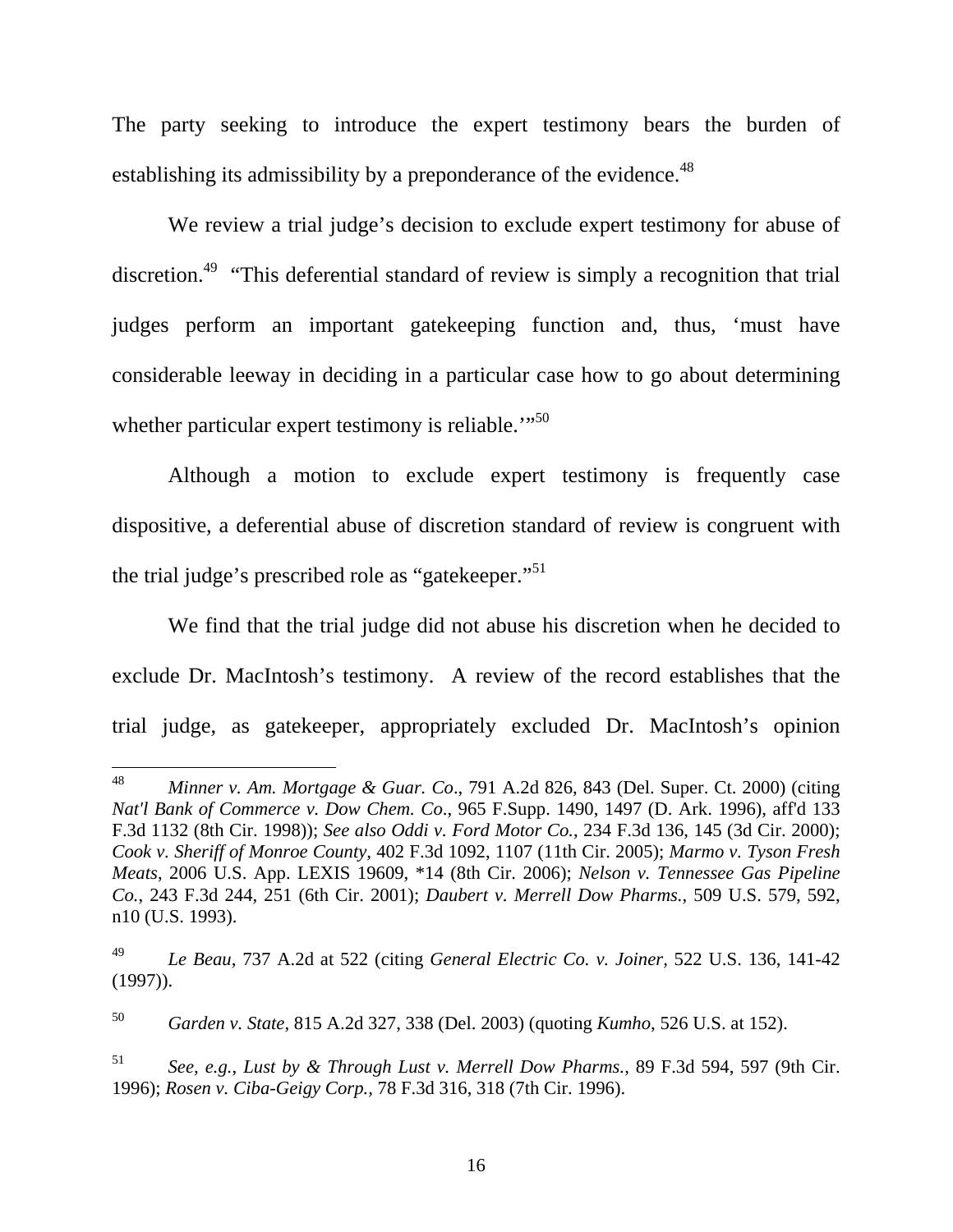concerning dermal absorption. Dr. MacIntosh is not qualified to offer a dermal absorption opinion. Even assuming *arguendo* that Dr. MacIntosh is qualified, his testimony is not admissible because his underlying methodology is not reliable.

The appellants argue that the trial judge determined Dr. MacIntosh's qualifications in an overly restrictive manner. They suggest that Dr. MacIntosh is an exposure expert and does not profess to be an absorption expert. The appellants also dispute the trial judge's finding that Dr. MacIntosh "provided expert testimony in the field of absorption." Rather, the appellants claim that Dr. MacIntosh mechanically applied the Potts-Guy model, a methodology that they claim he is qualified to employ.

 Dr. MacIntosh, however, did more than simply plug inputs into a model. Moreover, his alleged "working knowledge" of dermal absorption did not qualify him even to choose the Potts-Guy model. While we recognize that at times an expert may be qualified by criteria outside of his formal training or designated specialty,<sup>52</sup> we must scrutinize an expert's qualifications with "due regard for the

<sup>52</sup> 52 *See, e.g.*, *Caro v. Woodford*, 280 F.3d 1247 (9th Cir. 2002), *cert. denied*, 536 U.S. 951 (2002) (allowing a toxicologist with expertise in pesticide toxicology to testify regarding a criminal defendant's brain damage); *McCullock v. H.B. Fuller Co.*, 61 F.3d 1038 (2d Cir. 1995) (holding a clinician's extensive experience sufficient to permit him to opine that the plaintiff's medical condition was caused by exposure to a toxin); *Hopkins v. Dow Corning Corp*., 33 F.3d 1116 (9th Cir. 1994) (finding a toxicologist, although not a medical doctor, to be qualified to testify regarding causal connection between breast implant and plaintiff's disease).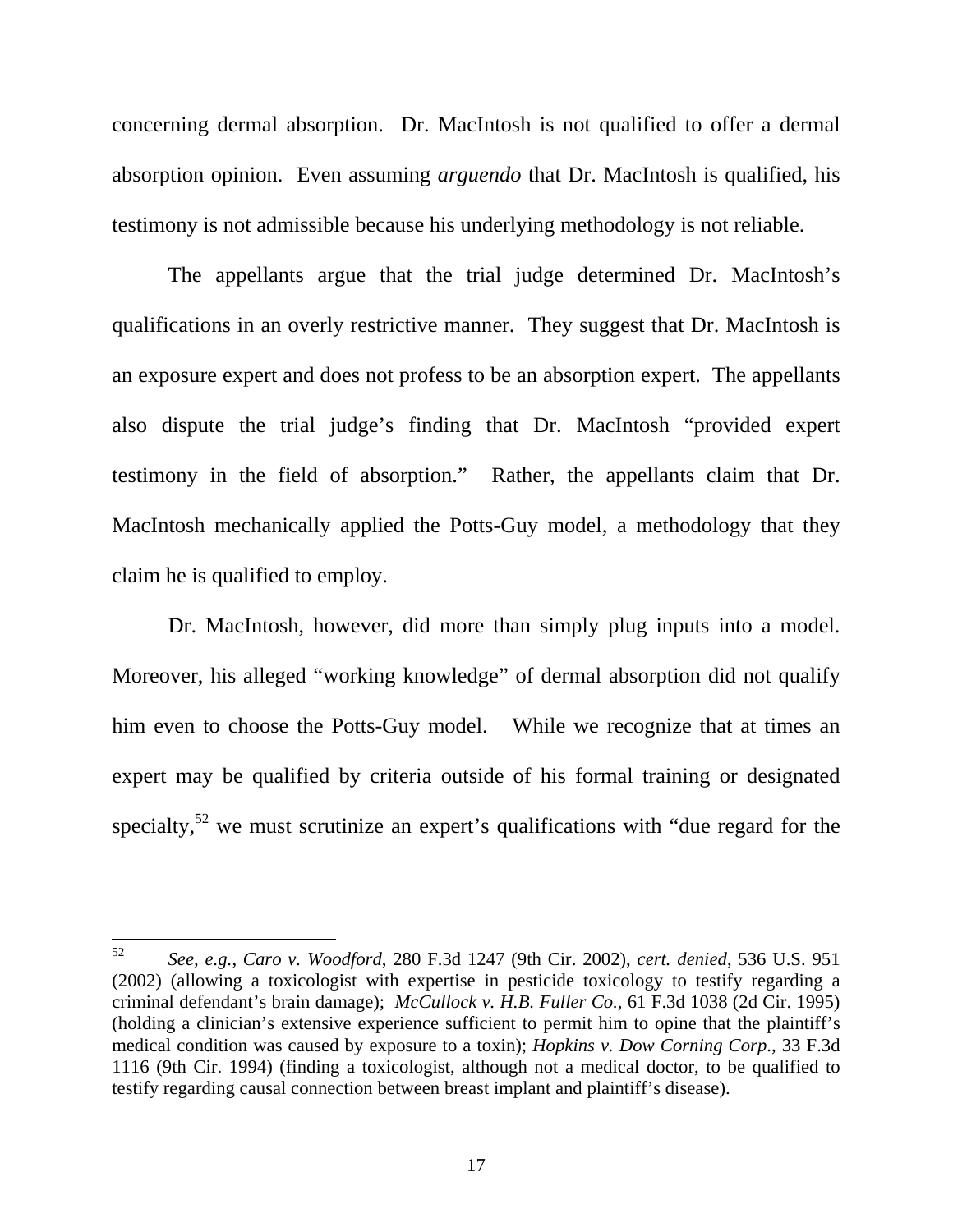specialization of modern science."<sup>53</sup> Dr. MacIntosh's use of the Potts-Guy model raised questions that only a dermal absorption expert would be qualified to answer. The trial judge noted, and Dr. MacIntosh admitted, that the Potts-Guy model is the least favored method of measuring dermal absorption. In fact, the EPA guidelines recommend this model be used only when no comparable human studies exist.<sup>54</sup>

Dr. MacIntosh does not have the requisite qualifications, formal or otherwise, to opine why it was appropriate to choose the least favored, as opposed to other, methods of measuring dermal absorption. Nor is Dr. MacIntosh qualified to opine about any of the alleged flaws with the Potts-Guy model. It is apparent from the record that Dr. MacIntosh's utilization of the Potts-Guy model is "not cut and dried," and that only a dermal absorption expert would be qualified to answer the questions surrounding the adequacy and choice of the Potts-Guy model.<sup>55</sup> Dr. MacIntosh may not be permitted to "hide behind" the allegedly reliable Potts-Guy model and be relieved from having to defend its applicability.<sup>56</sup> Therefore, we find

<sup>53</sup> 53 *Dura Auto. Sys. of Ind., Inc. v. CTS Corp*., 285 F.3d 609, 614 (7th Cir. 2002).

<sup>54 &</sup>quot;[W]hen chemical specific data are unavailable…[t]his method should be used in the absence of actual field data." *Standard Operating Procedures for Residential Exposure Assessments*, EPA Scientific Advisory Panel (SAP) September 1997 Meeting. "The uncertainties associated with this assessment stem from the use of an assumed permeability coefficient." *Id.*

<sup>55</sup> *Dura Auto.*., 285 F.3d at 614.

<sup>56</sup> *Id*. ("A scientist, however well credentialed he may be, is not permitted to be the mouthpiece of a scientist in a different specialty. That would not be responsible science. A theoretical economist, however able, would not be allowed to testify to the findings of an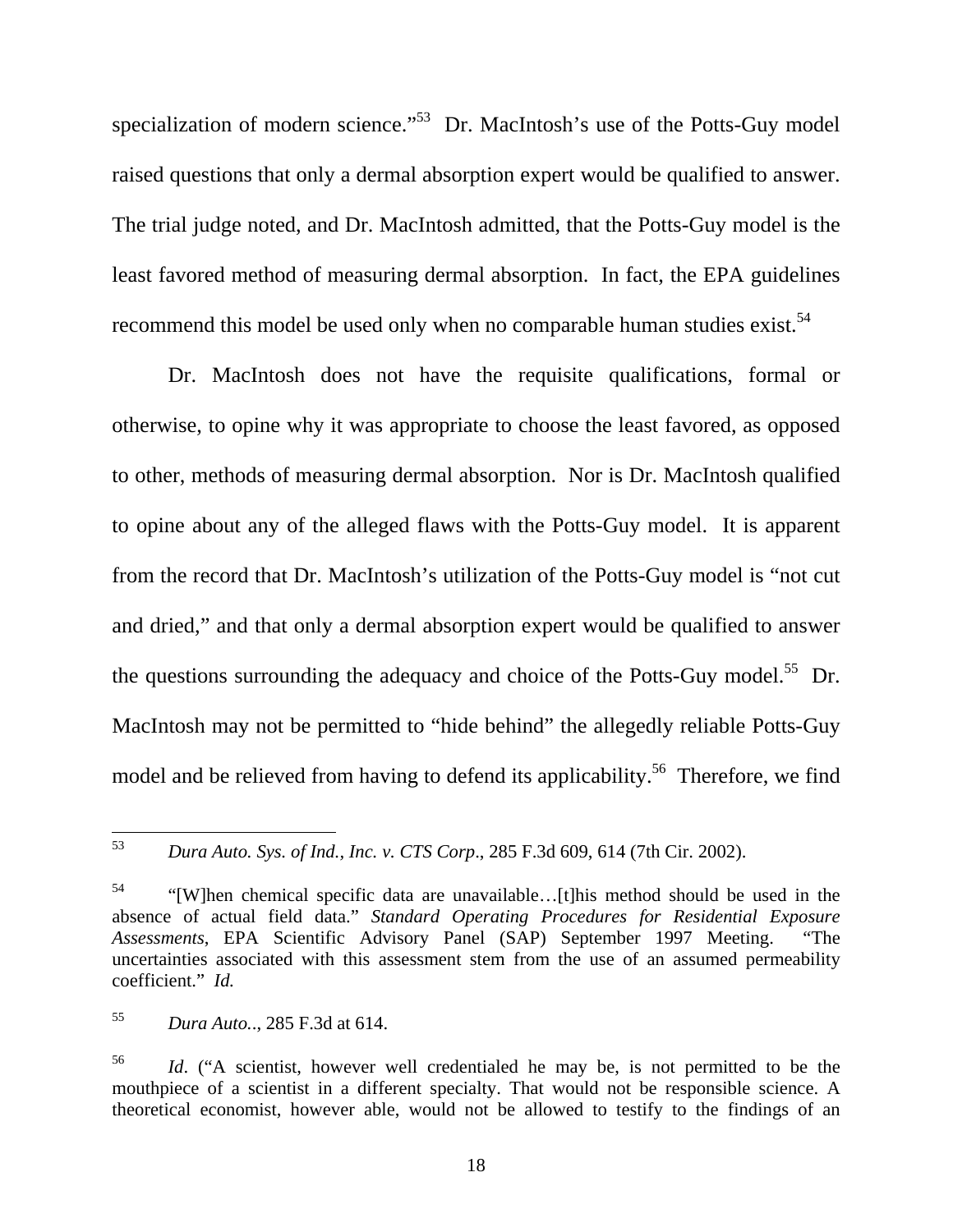that the trial judge reasonably concluded that Dr. MacIntosh is not qualified to offer an opinion concerning dermal absorption.

We also conclude the trial judge did not abuse his discretion by finding that Dr. MacIntosh's methodology was unreliable. Dr. MacIntosh's exclusive reliance on the Potts-Guy model and his ignorance of existing studies measuring human dermal absorption of Benlate is disconcerting.<sup>57</sup> Despite the EPA guidelines' recommendation that the Potts-Guy model only be used when there are no comparable human studies, Dr. MacIntosh failed to inquire about any existing studies<sup>58</sup> before reaching his conclusion.<sup>59</sup> Even more troubling is the failure of plaintiffs' counsel's to provide Dr. MacIntosh with actual existing studies known

 $\overline{a}$ 

econometric study conducted by another economist if he lacked expertise in econometrics and the study raised questions that only an econometrician could answer. If it were apparent that the study was not cut and dried, the author would have to testify; he could not hide behind the theoretician.").

<sup>57</sup> *See Hamilton County Emergency Communs. Dist. v. Orbacom Communs. Integrator Corp*., 2005 U.S. Dist. LEXIS 21639, 17 (D. Tenn. 2005) (finding it significant that an expert "relied exclusively upon information and interpretations provided by [the party that hired him as an expert]" and conducted nothing more than "the most cursory of investigations into the reliability of many of the sources upon which he relied for benchmark data.").

<sup>58</sup> *See In re Rezulin Prods. Liab. Litig.*, 2004 U.S. Dist. LEXIS 3104 (D.N.Y. 2004) (holding "the dispositive fact" to be that the expert ignored "directly relevant scientific data in violation of [recognized] standards.").

<sup>59</sup> *See Claar v. Burlington N. R.R.*, 29 F.3d 499, 502-03 (9th Cir. 1994) ("In order to qualify as scientific knowledge, an inference must be derived by the scientific method. Coming to a firm conclusion first and then doing research to support it is the antithesis of this method.") (internal citations omitted).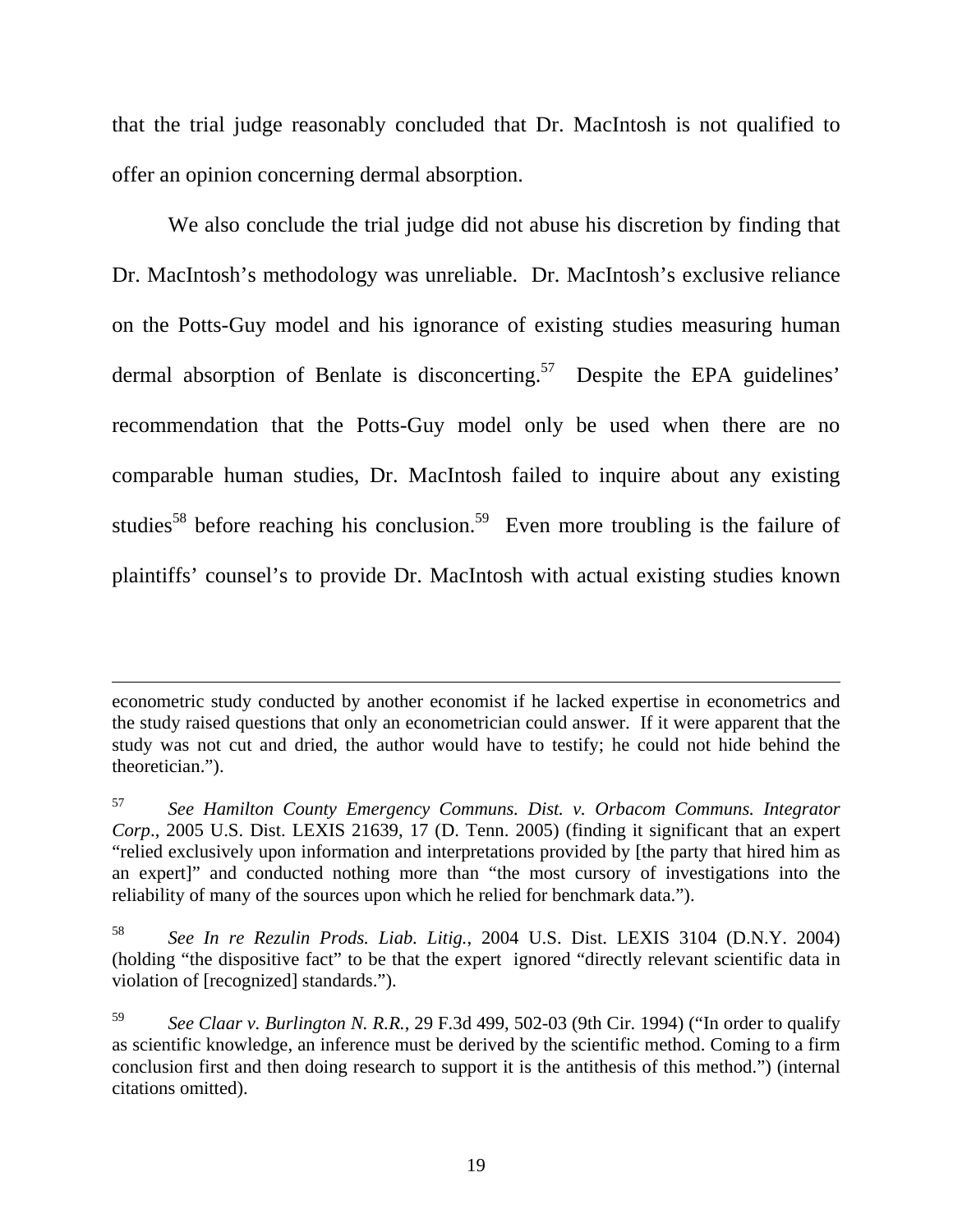to them, especially the "TNO Study"<sup>60</sup> which plaintiffs' counsel themselves commissioned for the Benlate related litigation of *Bourne v. Dupont*. 61 Given the limitations in the EPA guidelines for using the Potts-Guy model, Dr. MacIntosh's failure to consider the existing human dermal absorption studies was clearly a failure to employ "the same level of intellectual rigor that characterizes the practice of an expert in the relevant field."<sup>62</sup>

The appellants contend that, even if "better" studies exist for calculating the dermal absorption rate of Benlate, the Potts-Guy model is, nonetheless, a peerreviewed, published, and widely accepted methodology. The issue, however, is not whether the Potts-Guy model is ever a reliable tool.<sup>63</sup> Rather, the issue is the methodology that underlies how to determine to rely exclusively upon the Potts-Guy model and to ignore or discard "more favorable" methodologies. Conceivably a scenario will arise where a qualified dermal absorption expert, *after considering* 

<sup>60</sup> 60 W.J.A. Meuling, R. Engel, A.A. Vink, L. Roza, *Dermal Absorption of Benlate WP50 in Human Volunteers,* TNO Voeding, Netherlands Organization for Applied Science (May 25, 2000).

<sup>61 189</sup> F. Supp. 2d 482 (D. W. Va. 2002), *aff'd* 85 Fed. Appx. 964, 2004 WL 117634 (4th Cir. W. Va. 2004).

<sup>62</sup> *Kumho*, 526 U.S. at 152.

<sup>63</sup> *Cf. United States v. DICO, Inc*., 266 F.3d 864, 870 (8th Cir. 2001) (finding an expert's use of a model "passes scrutiny under *Daubert*" because the model "is sanctioned by the EPA and is considered a *standard* model that is acceptable and *commonly* used by [experts in the relevant field]." (emphasis added)). Utilizing the Potts-Guy model without first considering available human studies is neither *standard* nor *common*.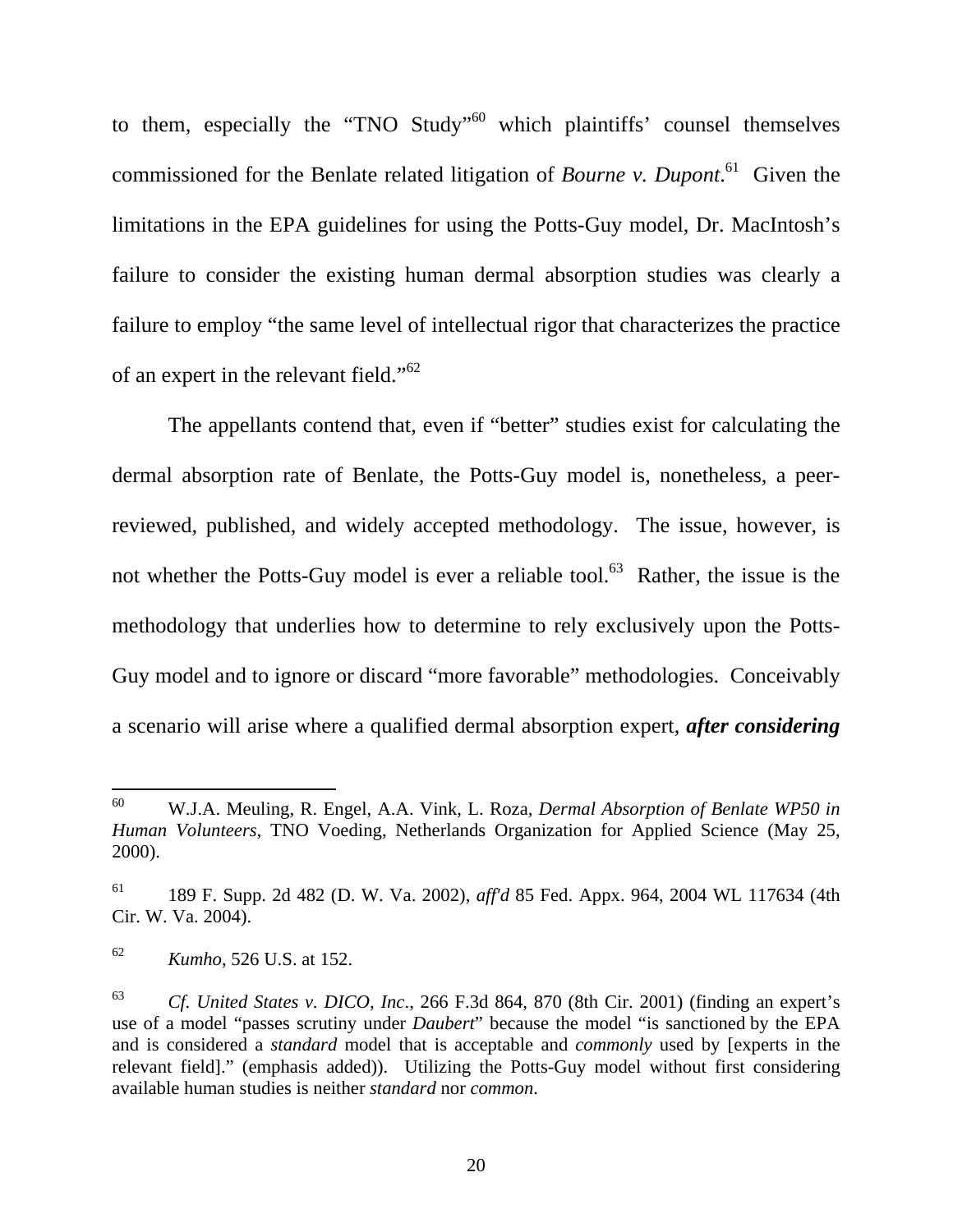*comparable human studies as recommended by the EPA guidelines*, will employ the Potts-Guy model. In such a scenario, the appellants would be correct in arguing that any potential flaws of experts choice of the Potts-Guy model would affect the weight given to it by the jury and not its admissibility.

But that scenario did not occur in this case. Dr. MacIntosh's failure to follow the recognized EPA guidelines for using the Potts-Guy model, due to his own ignorance of the existing human studies and the complicity of the plaintiffs' counsel, directly undermines the reliability of his methodology.

D.R.E. 702 requires that a proffered expert opinion be "the product of reliable principles and methods" reliably applied to the facts of each case. Here, the record supports the trial judge's conclusion that Dr. MacIntosh was not qualified to give a dermal absorption opinion and that the opinion he did proffer was not the product of a reliable methodology. For those reasons, we conclude that the trial judge did not abuse his discretion when he excluded Dr. MacIntosh's opinion. Because Dr. MacIntosh's opinion is critical to establishing Dr. Howard's contentions that Benlate specifically caused the children's birth defects, we need not reach or address the issue of Dr. Howard's qualifications or methodology.<sup>64</sup>

<sup>64</sup> We decline to address the appellant's argument that the trial judge abused his discretion by excluding evidence about governmental studies and warnings. The appellants specifically "request[ed] the Court, *if it reverses the Superior Court's orders and Judgment*, to address this issue, in order to avoid the necessity of a retrial." Opening Br. pg 32. Because we are not reversing the Superior Court's order, we decline to address this issue.